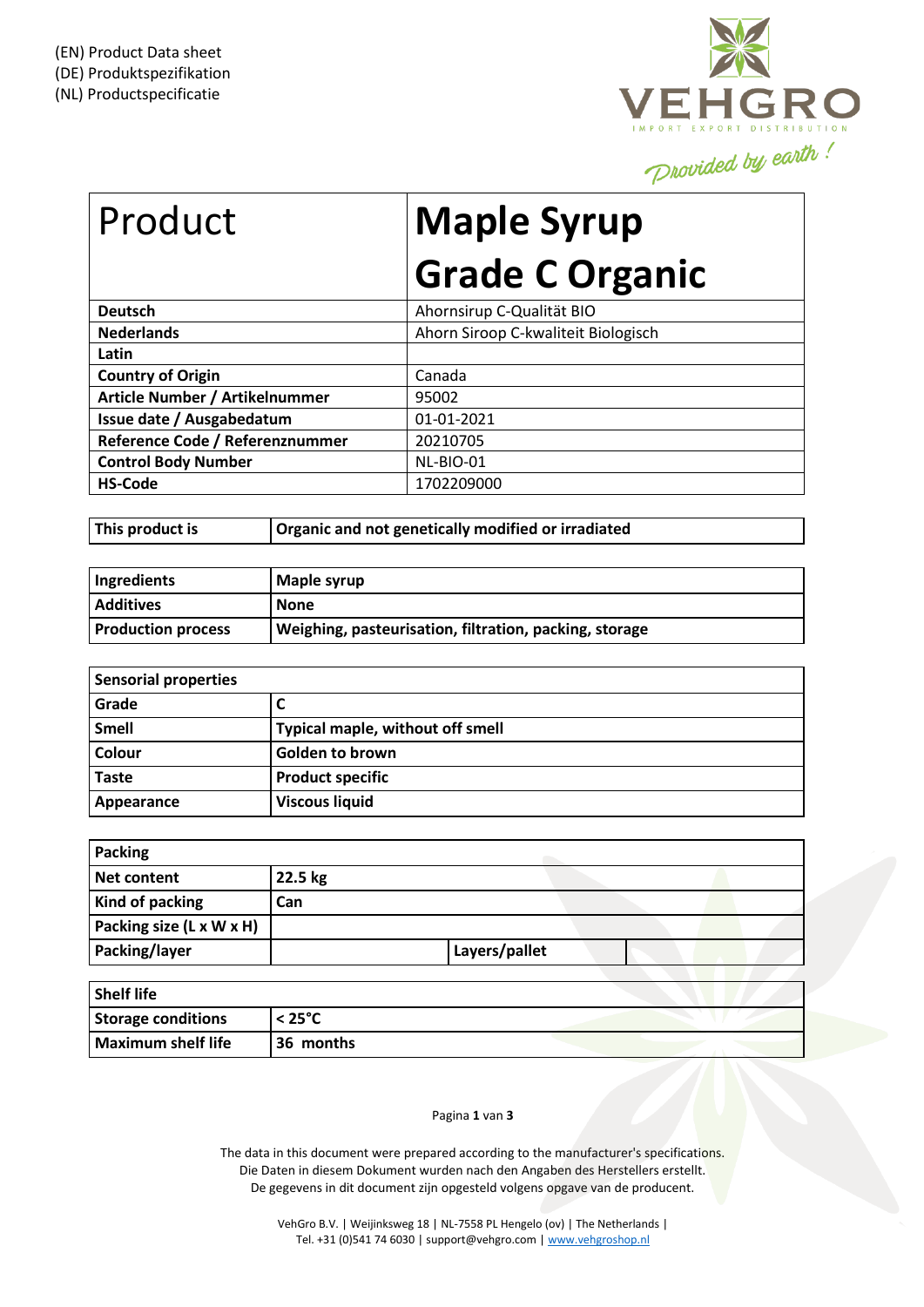

| Nutritional values (per 100 gram)    |                            | (from supplier)     |
|--------------------------------------|----------------------------|---------------------|
| <b>Energy</b>                        | 1130 kJ<br><b>270 kCal</b> |                     |
| Protein (g)                          | 0                          |                     |
| Fat $(g)$                            | 0                          | Saturated: -        |
| Carbohydrates (g)<br>(on dry matter) | 66.9                       | <b>Sugars: 66.9</b> |
| Salt (g)                             | 0.01                       |                     |

| <b>Analytical properties</b> |                 |  |
|------------------------------|-----------------|--|
| pH                           | $5.0 - 8.0$     |  |
| <b>Brix</b>                  | 64-68           |  |
| Aw value                     | $ 0.82 - 0.86 $ |  |

| <b>Microbiological Properties</b> |          |  |  |
|-----------------------------------|----------|--|--|
| Total Plate count (cfu/g)         | $<$ 1000 |  |  |
| Yeast (cfu/g)                     | < 1000   |  |  |
| Moulds (cfu/g)                    | $1000$   |  |  |
| Salmonella (cfu/25g)              | Absent   |  |  |

| Allergy list $(+ = present, - = absent$ and * possible cross contamination) |  |                                                             |                              |
|-----------------------------------------------------------------------------|--|-------------------------------------------------------------|------------------------------|
| Cow's milk protein                                                          |  | Peanuts/groundnuts (-derivatives)                           |                              |
| Lactose or milk sugar                                                       |  | Peanutoil                                                   | $\overline{\phantom{0}}$     |
| (Chicken) egg                                                               |  | Sesame                                                      | $\overline{\phantom{0}}$     |
| Soya protein (-derivatives)                                                 |  | Sesame-oil                                                  |                              |
| Soya oil                                                                    |  | Glutamate (added E620-E625)                                 |                              |
| Gluten                                                                      |  | <b>Sulfite (E220-E228)</b>                                  |                              |
| Wheat                                                                       |  | <b>Benzoic acid/Parabens (E210-E213)</b>                    |                              |
| Rye                                                                         |  | Azo-colours E102, E110, E122, E123, E124, E128, E129, E151, |                              |
| <b>Beef (-derivatives)</b>                                                  |  | <b>Tartrazine (E102)</b>                                    |                              |
| <b>Pork (-derivatives)</b>                                                  |  | <b>Cinnamon</b>                                             |                              |
| <b>Chicken (-derivatives)</b>                                               |  | Vanillin                                                    |                              |
| <b>Fish</b>                                                                 |  | Coriander                                                   | $\qquad \qquad \blacksquare$ |
| Shell-fish                                                                  |  | <b>Celery</b>                                               |                              |
| <b>Corn / Maize (-derivatives)</b>                                          |  | <b>Umbelliferae</b>                                         |                              |
| Cocoa                                                                       |  | Carrot                                                      |                              |
| Yeast                                                                       |  | Lupine                                                      |                              |
| <b>Pulses</b>                                                               |  | <b>Mustard</b>                                              |                              |

## Pagina **2** van **3**

The data in this document were prepared according to the manufacturer's specifications. Die Daten in diesem Dokument wurden nach den Angaben des Herstellers erstellt. De gegevens in dit document zijn opgesteld volgens opgave van de producent.